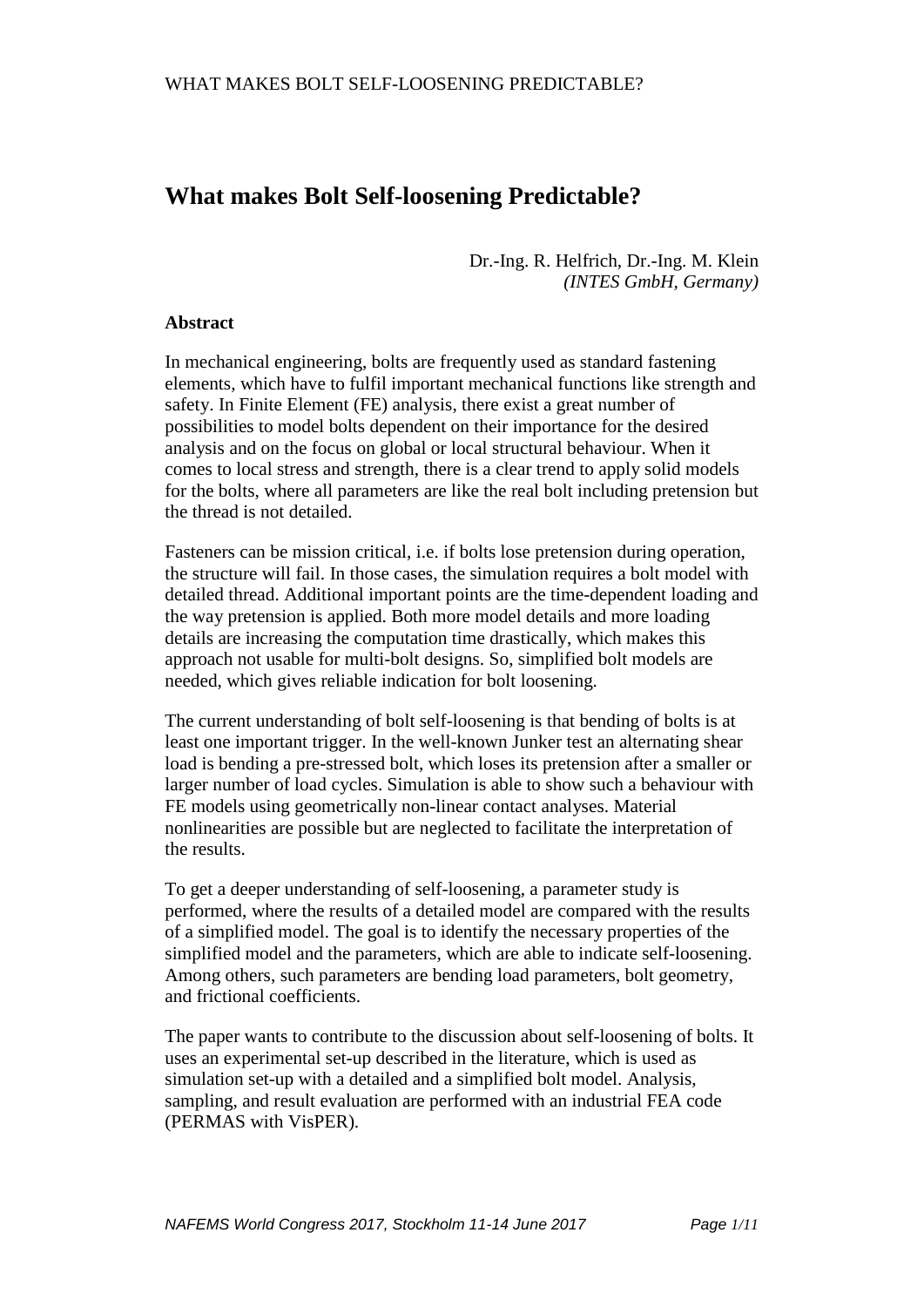# **1. Example model with detailed thread**

Figure 1 shows the used FE-model as described in [1]. The model geometry is based on real model from experiment. [1] shows that the FE results agree with the experimental results.



*Figure 1: Bolt test model as described in [1].*

Thread mesh of the bolt and square nut are both meshed independent of the basic regular mesh. Both threads are coupled incompatibly. Contact between inner and outer thread includes friction. Pretension is applied in the plane of the bolt shank directly under the bolt head. The contact between lower and upper bolt test fixture frames is defined without friction.

The FE-model is additionally equipped with several measurement facilities to get characteristic results for all time steps. In addition to location on the outside, locations inside of the bolt are used which are difficult to measure during experiment. The following results are checked explicitly to get xy-plots for comparison of variants:

- bolt pretension,
- bolt rotation,
- bolt tilt angle,
- relative displacement and
- force to apply the enforced displacement.

The characteristic dimensions of the bolt and the thread of the square nut are given in table 1.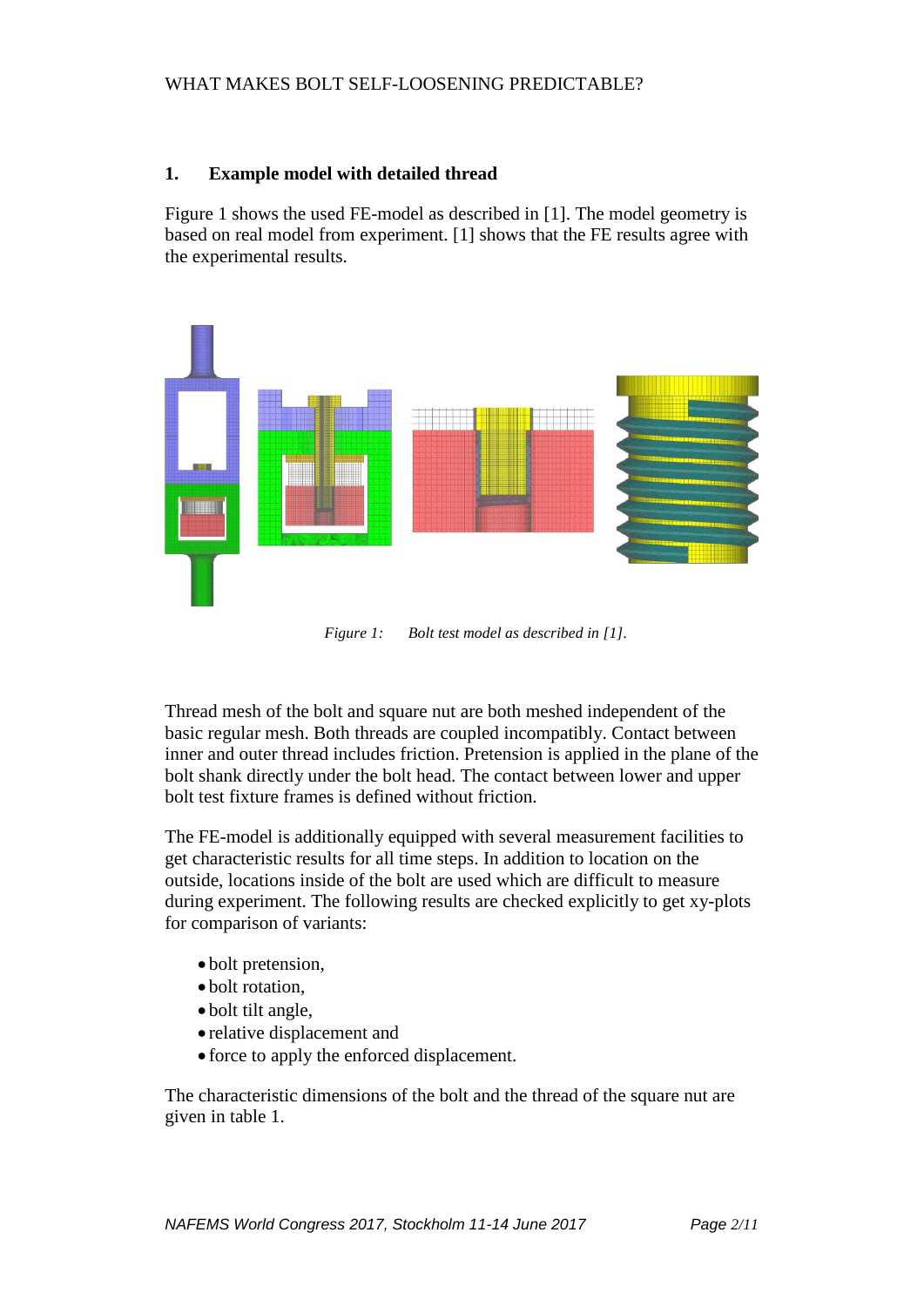| Bolt thread diameter, D             | $12 \text{mm}$            |
|-------------------------------------|---------------------------|
| Square nut thread outer diameter, D | $12.2$ mm                 |
| Thread pitch                        | 1.75                      |
| Thread flank angel                  | $60^{\circ}$              |
| Bolt thread length                  | 14mm                      |
| Bolt shaft (shank) length           | 50 <sub>mm</sub>          |
| Bolt nominal length                 | $50$ mm+ $14$ mm= $64$ mm |
|                                     |                           |

| <b>Bolt and thread dimensions.</b><br>Table 1: |
|------------------------------------------------|
|------------------------------------------------|

#### **2. Bolt self-loosening finite element analysis**

Finite element analysis for bolt self-loosening by repeated lateral enforced displacement is described here. For this purpose the upper fixture frame (Figure 1, left picture) is moved from one side to the other by enforced displacement with an amplitude of ±0.3mm. The bolt does not touch the bolthole during that movement. On the left hand side of Figure 2 the load step history is shown. Pretension force is applied from the beginning and then directly this state is locked. That means that the pretension force is free to be changed by outer forces. All contact parameters like initial gaps and friction coefficients are kept the same for the duration of the analysis. Nine cycles of enforced displacement are applied.



*Figure 2: Load step history and loss of pretension for lateral enforced displacement.*

During the first nine alternations of the enforced displacement, the pretension force sinks continuously. During each movement period, the pretension force shows two peaks, each for the position with the highest enforced displacement.

The relaxation based on plastic material effect was examined in [1] and [2]. It was shown that the effect of plastic material mainly influenced pretension force in the first load cycle. After this initial effect, the influence of plastic material is no longer significant.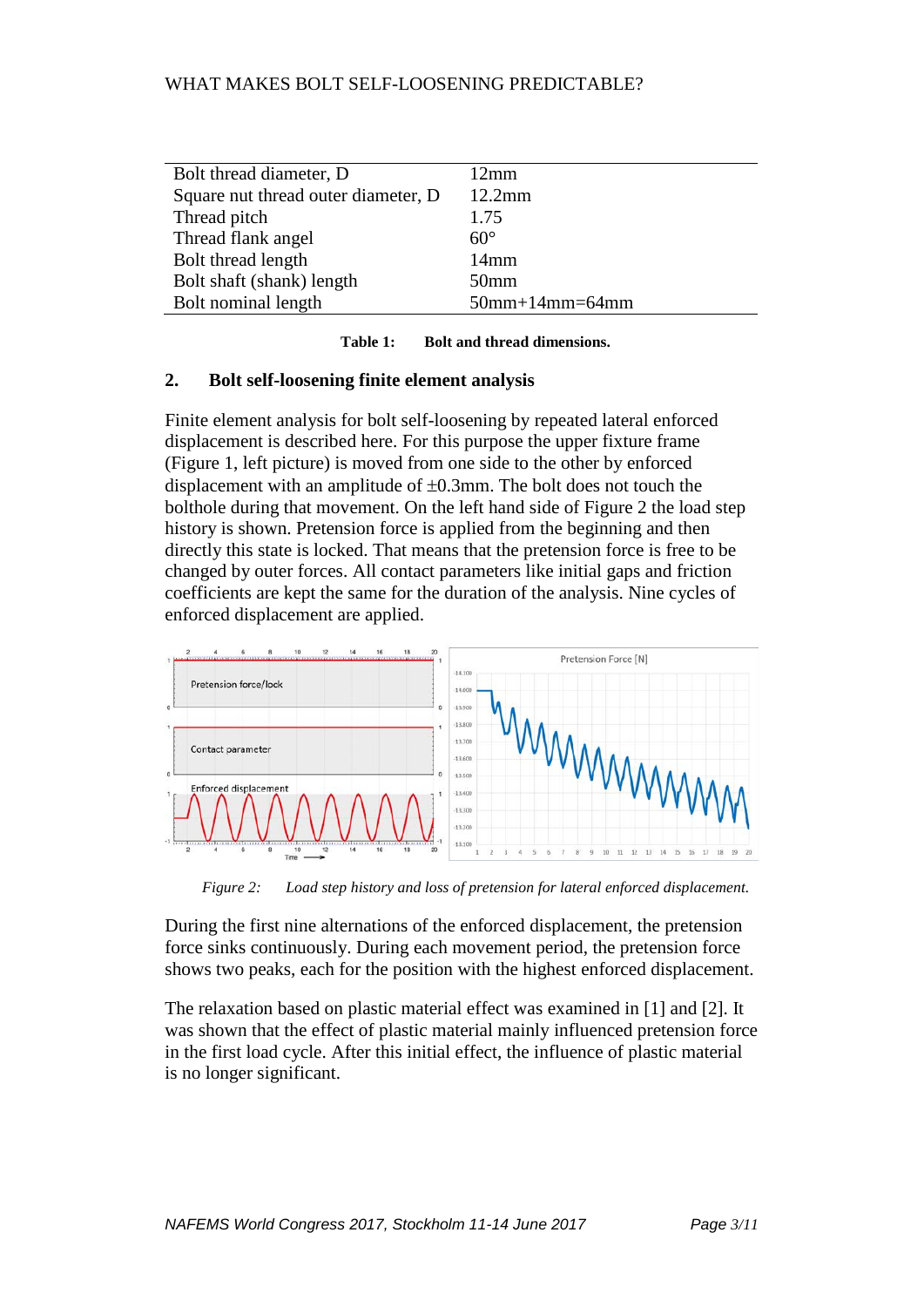The reduction of pretension for this study is based on untwist of the bolt. Figure 3 shows the rotation of the bolt head. The continuous trend line shows constant untwisting during the enforced displacement is acting. The dashed line is the rotation result based on one single node at the bolt head, which shows influence of the alternating displacement on the rotation movement.



*Figure 3:* Rotation angle of bolt head  $\int_{0}^{0}$  (deformation scaled by factor 150 at t=3.0) *and trend line for behaviour during FE-analysis* 

Pretension loss and bolt head rotation are results that will only appear for bolt model with detailed thread model. Therefore, results that are more general are required for comparison with simpler bolt model. The tilt angel as shown on the left hand side of Figure 4 is such a result. The two nodes for the measurement are located on the mid axis of the bolt. The upper node is located at the intersection of the bolt mid axis with the bottom side plane of the bolt head. The second node is located on the bolt axis at the half of the shaft length. Because of the typical deformation with two changes of curvature direction, this angle is bigger and more significant than angle for two nodes located at the top and bottom of the bolt.



*Figure 4: Tilt angle of bolt (displacement scaled by factor 50) and behaviour during FE-analysis*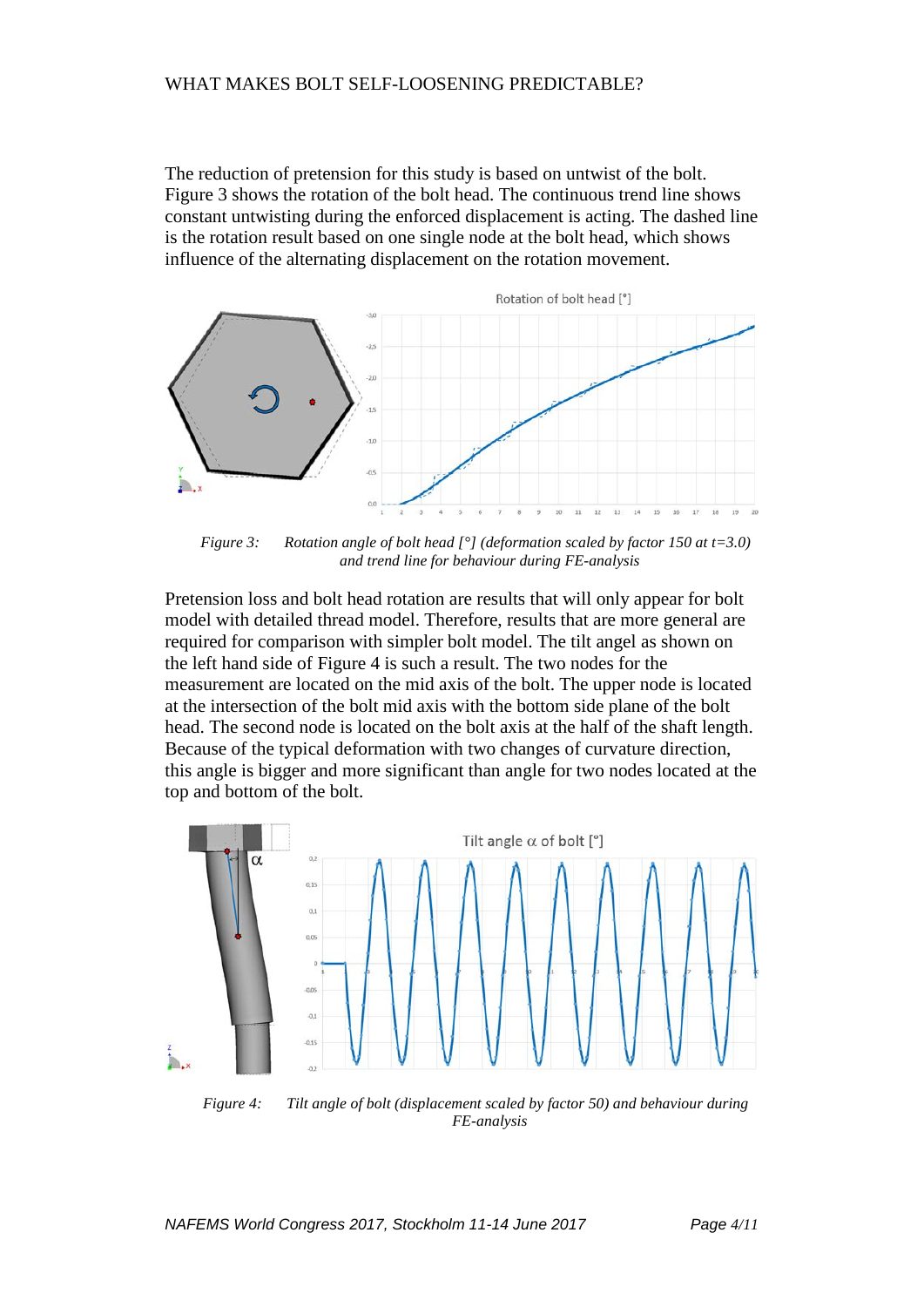As expected the tilt angel alternates between two extreme positions during the complete load history. Therefore, for any comparison based on enforce displacement the maximum amplitude is sufficient.

## **3. Parameter study of bolt with detailed thread**

The dependence on three important parameters is part of this investigation. Initial bolt pretension force, displacement amplitude and friction coefficient vary for applications of bolts. Of course, also different geometries are used for bolts, but not part of this initial investigation.

Values of the initial study for the parameters were bolt pretension  $P=14kN$ , displacement amplitude  $d=0.3$ mm and friction coefficient  $\mu=0.132$  under the bolt head and at thread for sticking and sliding.

Dependent on the assembly process the initial pretension forces vary in a wide range. To judge about this uncertainty it is important to know the influence of the initial pretension force. Figure 5 shows that the influence of the initial pretension force on the general behaviour of the pretension force during enforced displacement excitement is negligible. Friction coefficient and displacement amplitude are kept as in the initial study.



*Figure 5: Pretension force [N], variation of initial pretension force* 

Second parameter is the friction coefficient. Transfer of friction forces acts as main or auxiliary load transmission path between bolt head and upper frame and in the thread area. Changes in surface finish or lubrication leads to changes of the friction coefficient.

Figure 6 shows the pretension force during the given process for several friction coefficients. For the contact of bolt head and for the thread area always the identical values are used. The values are chosen in the common area from  $\mu$ =0.132 to  $\mu$ =0.145 in small steps, and to be on the safe side higher values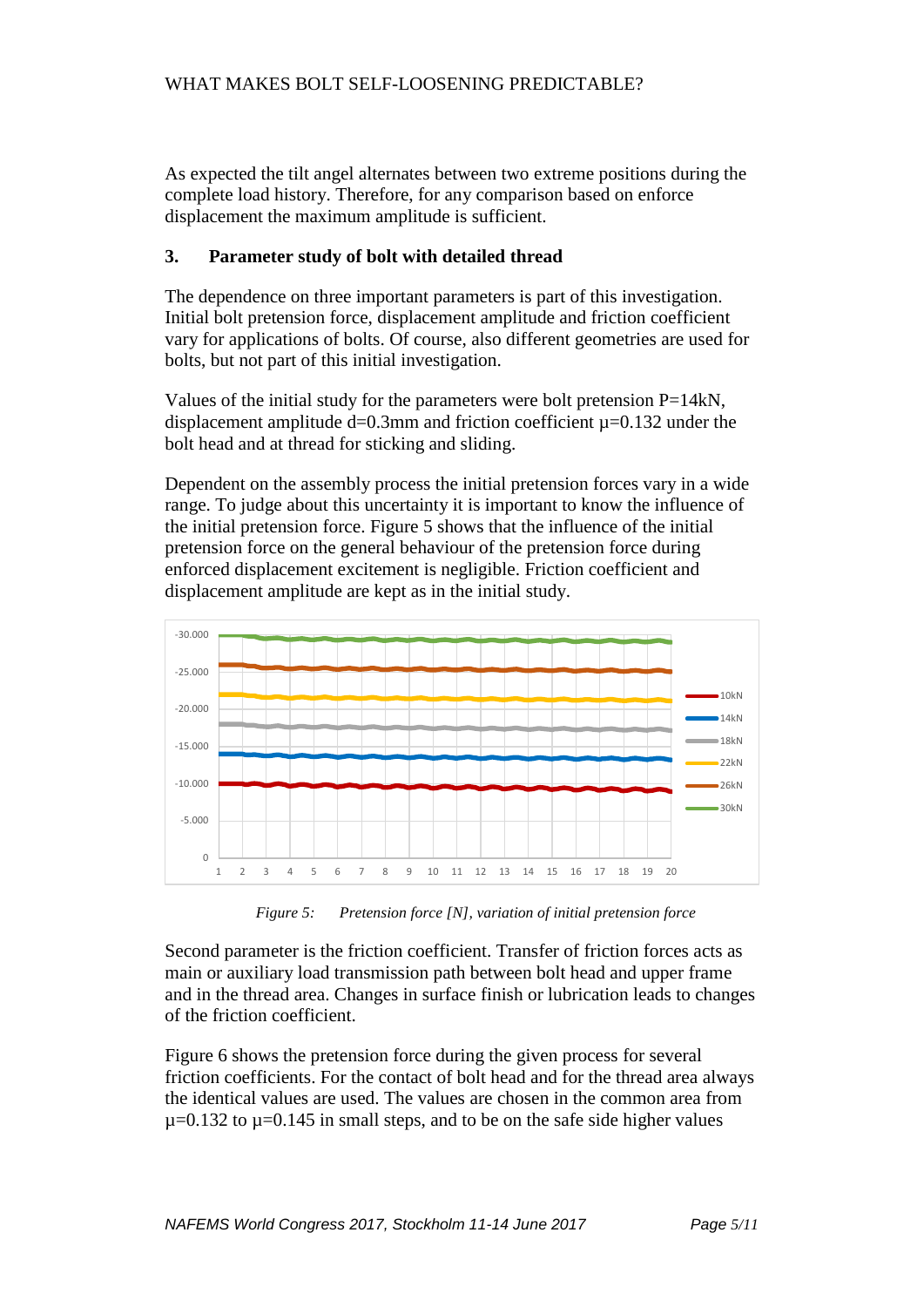until  $\mu$ =0.5 in bigger steps. In addition  $\mu$ =0.05 is checked to cover also oil lubricated contact areas.

The influence of the friction coefficient on the general behaviour is small. There is a clear tendency to more pretension loss for lower friction coefficient. For very small friction coefficients, like for oil lubricated contact areas, there is a drastic change of behaviour, with very fast loss of pretension force.



*Figure 6: Pretension force [N], variation of friction coefficient* 

Final and main focus is on the amplitude of the enforced displacement. This is varied from d=0.025mm to d=0.3mm. The influence of the amplitude is shown in Figure 7. Both, the amplitude of actual pretension during the process and the overall pretension loss show significant dependency on the displacement amplitude.



*Figure 7: Pretension force [N], variation of amplitude of enforced displacement*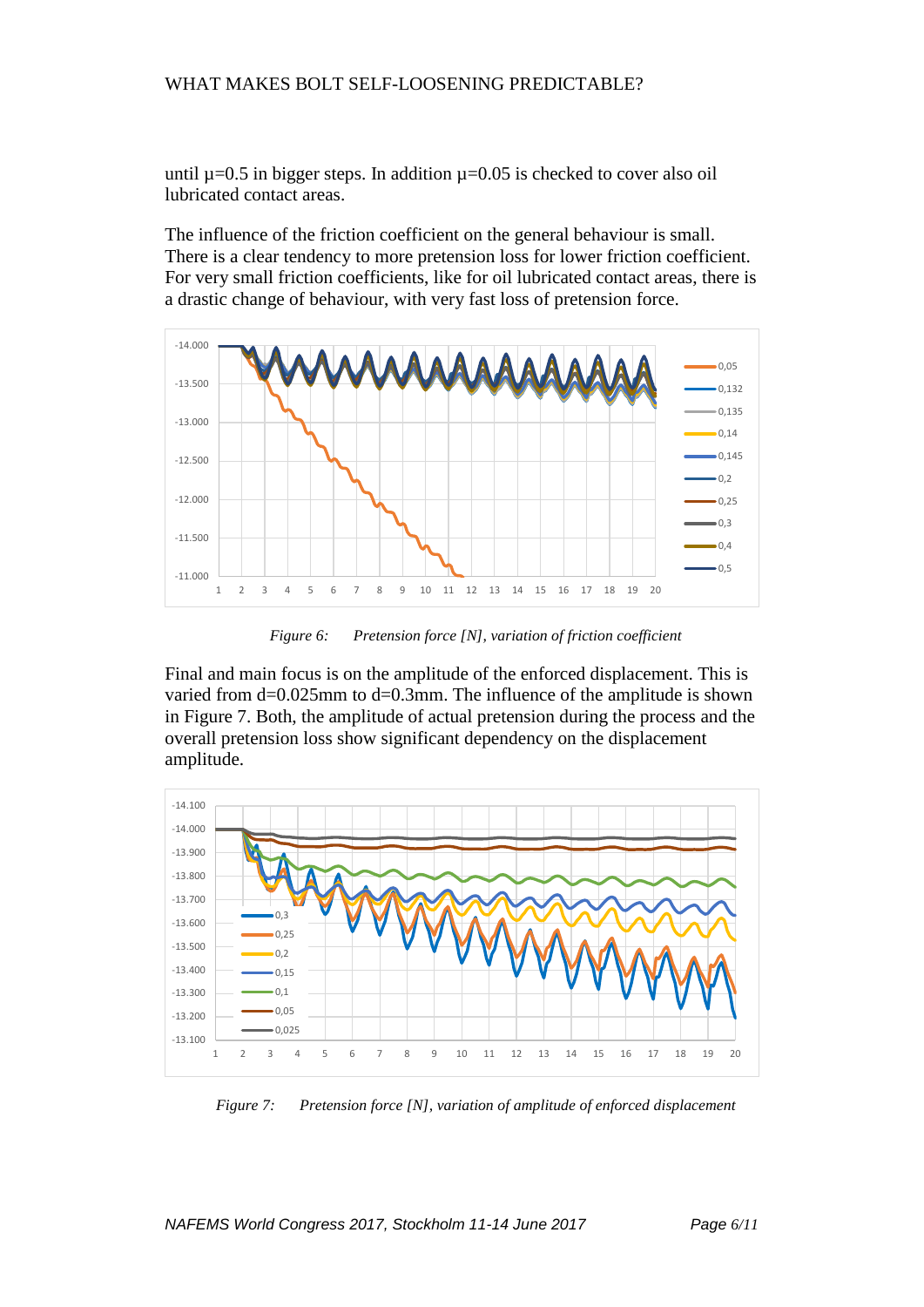As expected the amplitude of pretension force change is directly dependent on the displacement amplitude. Self-loosening is reduced for smaller amplitudes and is nearly gone for amplitudes smaller than d=0.05mm.

To understand the self-loosening dependency on displacement amplitude in more detail the rotation of the bolt head is also checked. The continuous trend lines of Figure 8 show the rotation angle of the bolt during the process.



*Figure 8: Trend lines for rotation angle of bolt head [°], variation of amplitude of enforced displacement* 

Dashed lines show the rotation based on the result of one single node, where the influence of the global displacement leads to stepwise raising rotation angle. Higher values for the displacement amplitude lead to larger rotation angles. Values lower than 0.1mm lead to nearly no rotation of the bolt.



*Figure 9: Pretension force [N], variation of amplitude of enforced displacement d and variation of friction coefficient for d=0.15*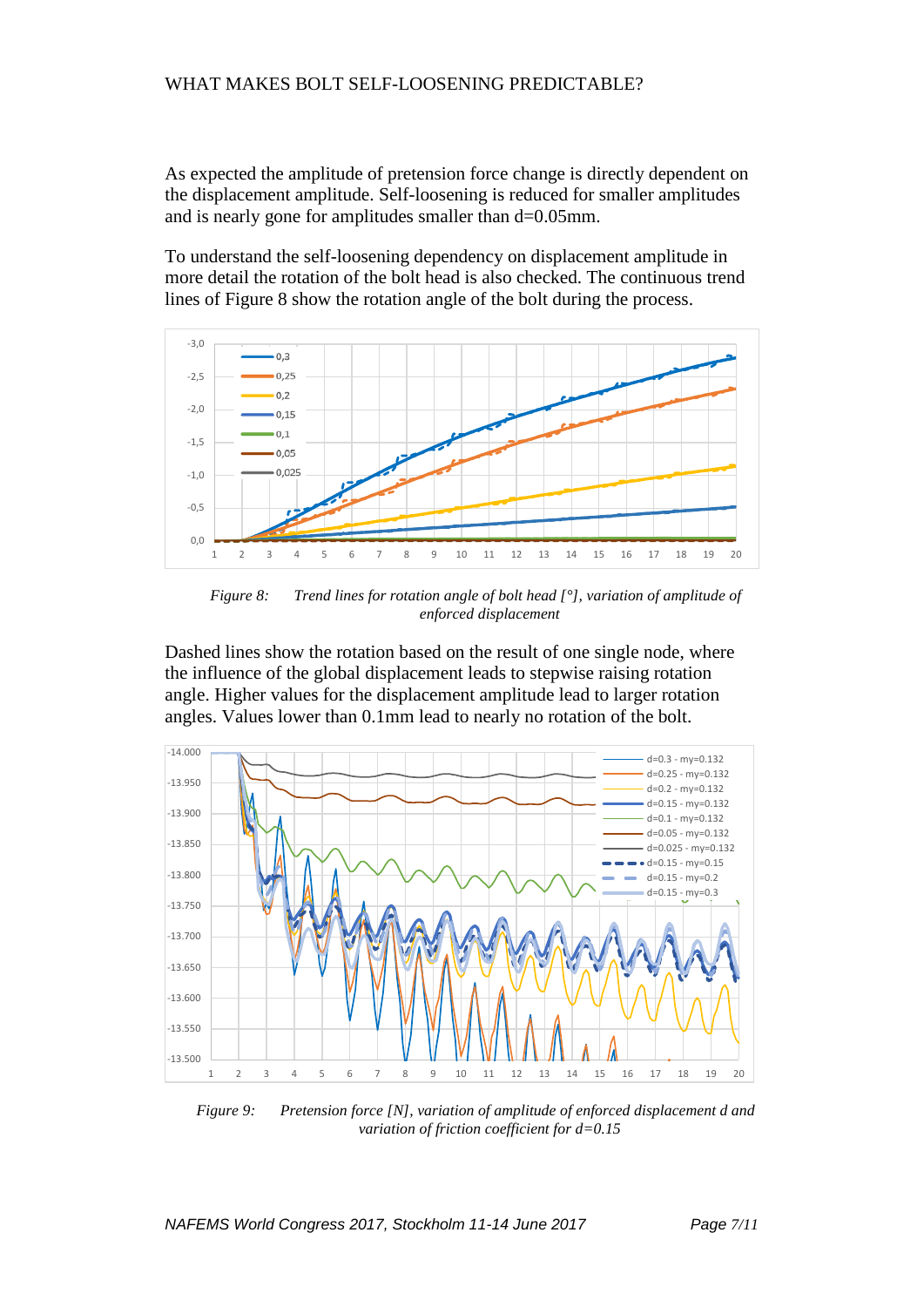Finally the sensitivity of the pretension loss regarding parameter amplitude of enforced displacement is compared with the parameter friction coefficient. In Figure 9 the different amplitudes for enforced displacement are shown like in Figure 7, but with different scale for the ordinate to see more details in the region from 13,500kN to 14,000kN. In addition, coloured in several blues and in dashed, for the amplitude  $d=0.15$ mm in combination with several friction coefficients are plotted in the same graph. Again, it becomes apparent that the influence sensitivity regarding friction coefficient is much smaller, because all the plotted blue curves are very close to each other and the curves for different amplitudes are much more distributed.



*Figure 10: Maximum tilt angle [°] of bolt with detailed thread, depended on variation of amplitude of enforced displacement*

As resumed from analysis of tilt angle and Figure 4, the maximum tilt angle is a single value, which characterizes the bolt behaviour for the given process. In Figure 10 the maximum tilt angle is plotted over the most important parameter of enforced displacement amplitude. This relation between maximum tilt angle and enforced displacement characterizes the behaviour of the bolt for the given process very well.

## **4. Example model with simplified thread**

The model with detailed thread is suited for detailed investigations of one single bolt. Maybe also for models with low one digit number of bolts. Nevertheless, for models with more bolts simplified solid bolt models are preferred. They have the best compromise between run time and result quality.

To transfer the results from model with detailed thread to those models a model with simplified thread area is created.

Figure 11 shows both detail levels. On the left, the detailed thread on the right the simplified thread area. All other parts of the model remain the same. The details of the intersection show the thread details. Especially the incompatible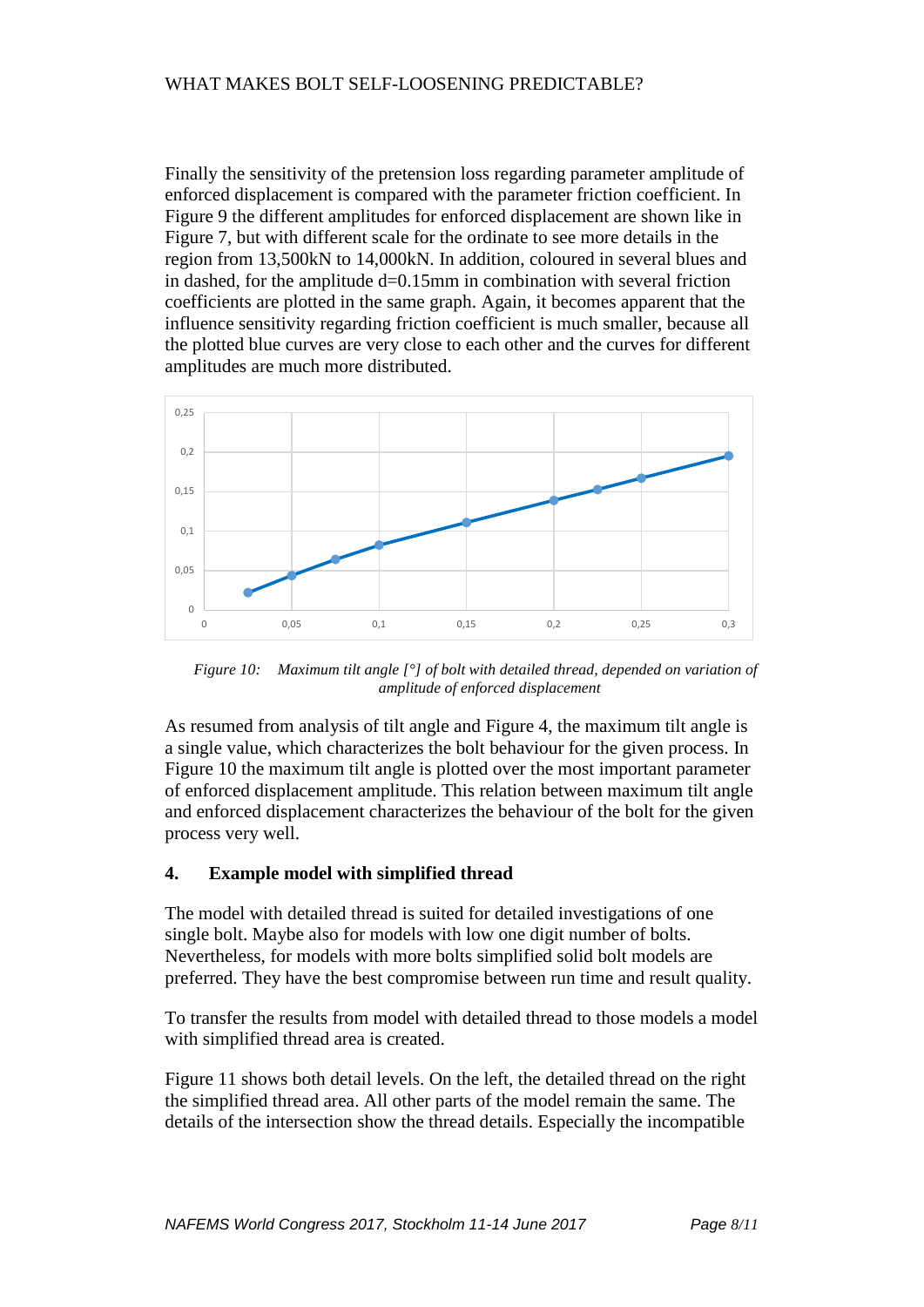coupling between the parts and the thread. The thread profile of at the bolt and the thread at the square nut have different sized areas. Also remarkable is the part that is chopped off the top from the thread profile. This leads to 1mm of free space on the top of both thread sides.



*Figure 11: Detailed thread model (left) and simplified thread model (right)*

For the simplified model one layer of compatible elements is added to each surface. The thickness is equivalent to the area relation between inner and outer thread. In addition, the gap of 1mm is preserved. Between both surfaces, contact is defined in normal direction. Frictional direction is locked, in a way that outer and inner thread cannot move relative to each other in tangential directions independent of the contact status. This is done, because the simplified thread's contact status represents not the correct conditions of a thread contact status.



*Figure 12: Comparison of maximum tilt angle [°] between bolt with detailed thread and simple thread, depended on variation of amplitude of enforced displacement*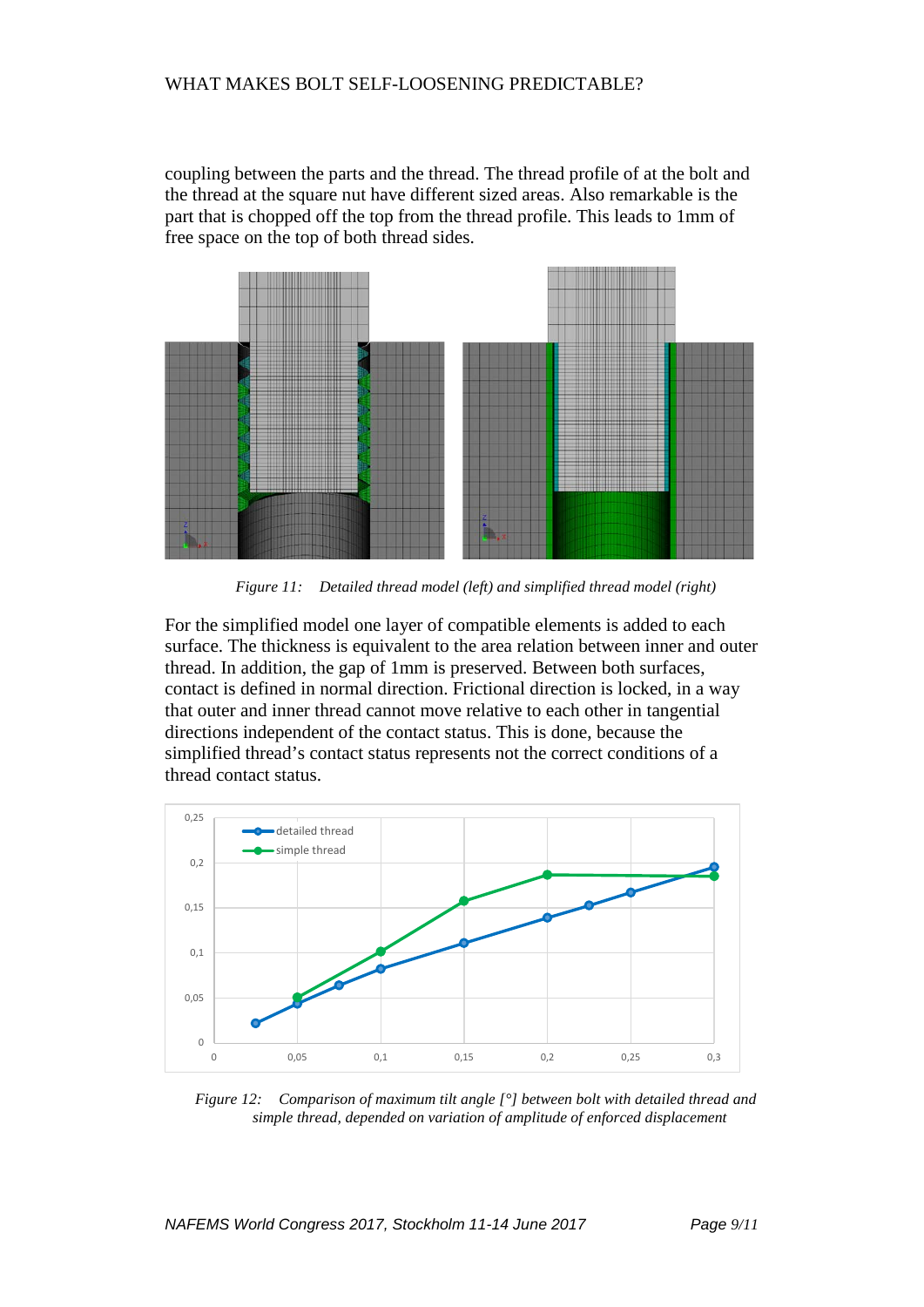The simplified model is not able to show self-loosening based on rotation, because of the missing thread. However, the comparison of the characteristic value, the maximum tilt angle of bolt, is very meaningful. In Figure 12 both, detailed and simple thread, are plotted for several amplitudes of enforced displacement. The stiffer connection in the thread area leads to larger tilt angles for the simple thread. This yields for displacement values from 0.05mm to 0.2mm. Beyond 0.2mm the maximum tilt angle seems to be constant.

To understand this behaviour the tilt angle during the first two periods is examined in more detail.



*Figure 13: Comparison of tilt angle [°] between bolt with detailed thread and simple thread during first and second period*

For the same friction coefficient  $\mu$ =0.132, the same initial pretension force P=14kN, and the same enforced displacement d=0.3mm, Figure 13 shows the tilt angle during movement. The tilt angle from the detailed thread model on the left side represents the much softer behaviour. The friction in the thread damps the tilt angle to smoother changes. On the opposite side, the simple thread shows more abrupt change from one extreme to the other. During that change, the gap of 0.1mm between the contact partners is easily overcome. The balance between the bending force of the bolt and the friction force between bolt head and the frame limits the movement. So the limit remains the same, also for higher enforced displacements than d=0.2mm.